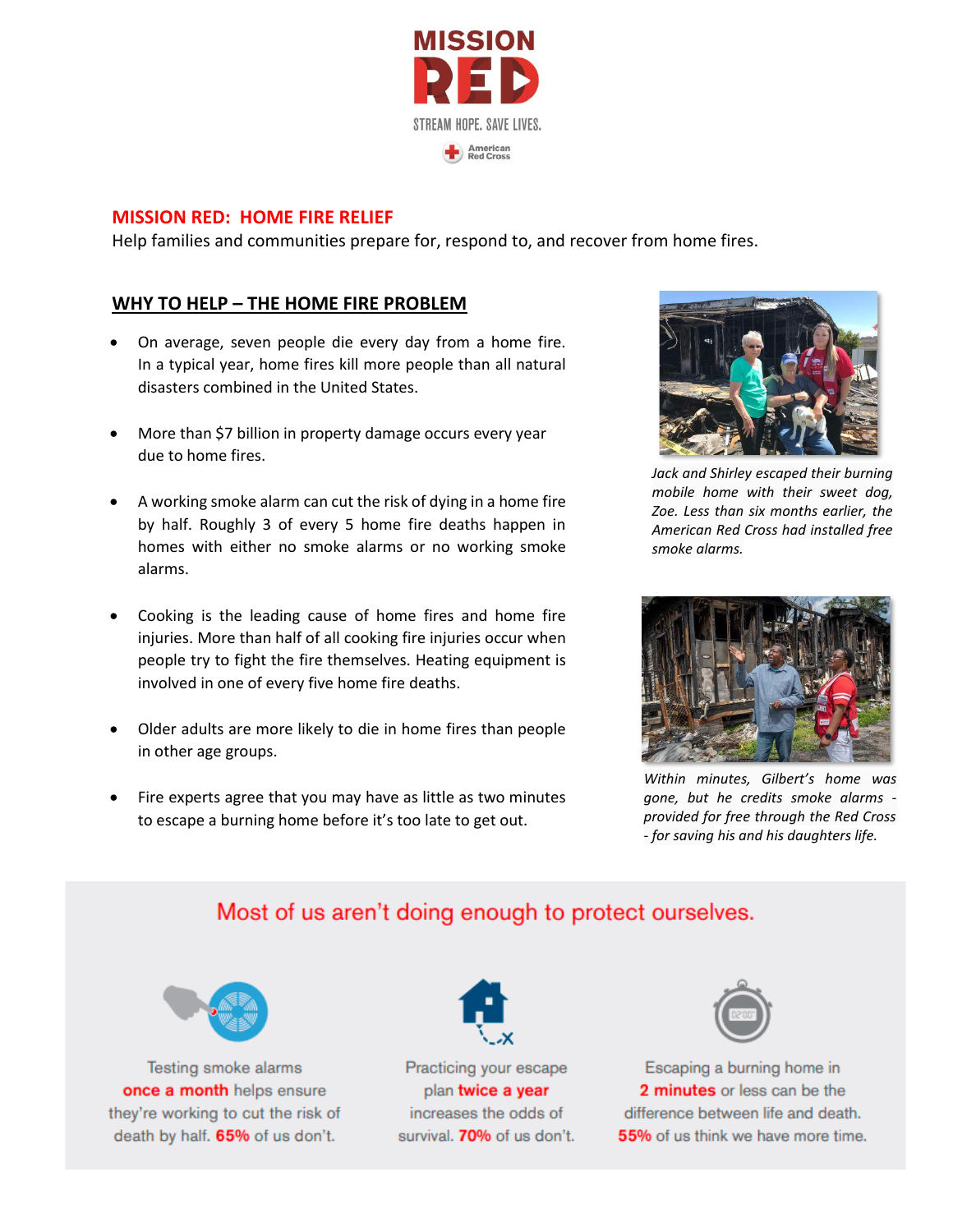

#### **HOW RED CROSS SUPPORT MAKES A DIFFERENCE**

- Home fires are most of the disasters that the Red Cross responds to every **eight minutes** in the U.S. Day and night, we provide comfort and address people's urgent needs like food, lodging and recovery support.
- To date, the Red Cross Home Fire campaign has saved at least **836** lives nationwide by helping families create escape plans, installing free smoke alarms and educating them about fire safety in high-risk communities.
- assistance, replacing medications, finding a place for pets to • Red Cross volunteers aid families after home fires. We provide emotional support and help with emergency lodging, financial stay and guiding people one-on-one through the recovery process.
- Since COVID-19 started in February 2020, Red Cross volunteers have helped more than **188,000** people affected by more than **43,000** home fires across the U.S.
- Anyone can visit [redcross.org/fire](https://www.redcross.org/fire) for free safety resources. If someone cannot afford to purchase smoke alarms or are physically unable to install one, the Red Cross can help.
- Here's the typical timeline of how the Red Cross helps those impacted by a home fire:



*The American Red Cross is there to help those whose lives have been displaced by home fires. Check out our [Stories of the Home Fire Campaign](https://www.redcross.org/get-help/how-to-prepare-for-emergencies/types-of-emergencies/fire/prevent-home-fire/home-fire-stories.html) to learn about our impact in action.* 



Local fire department alerts Red Cross.

**Red Cross volunteer** connects with family.

Based on need, emergency financial assistance is provided.

The Red Cross and partners help provide emergency refuge and other support.